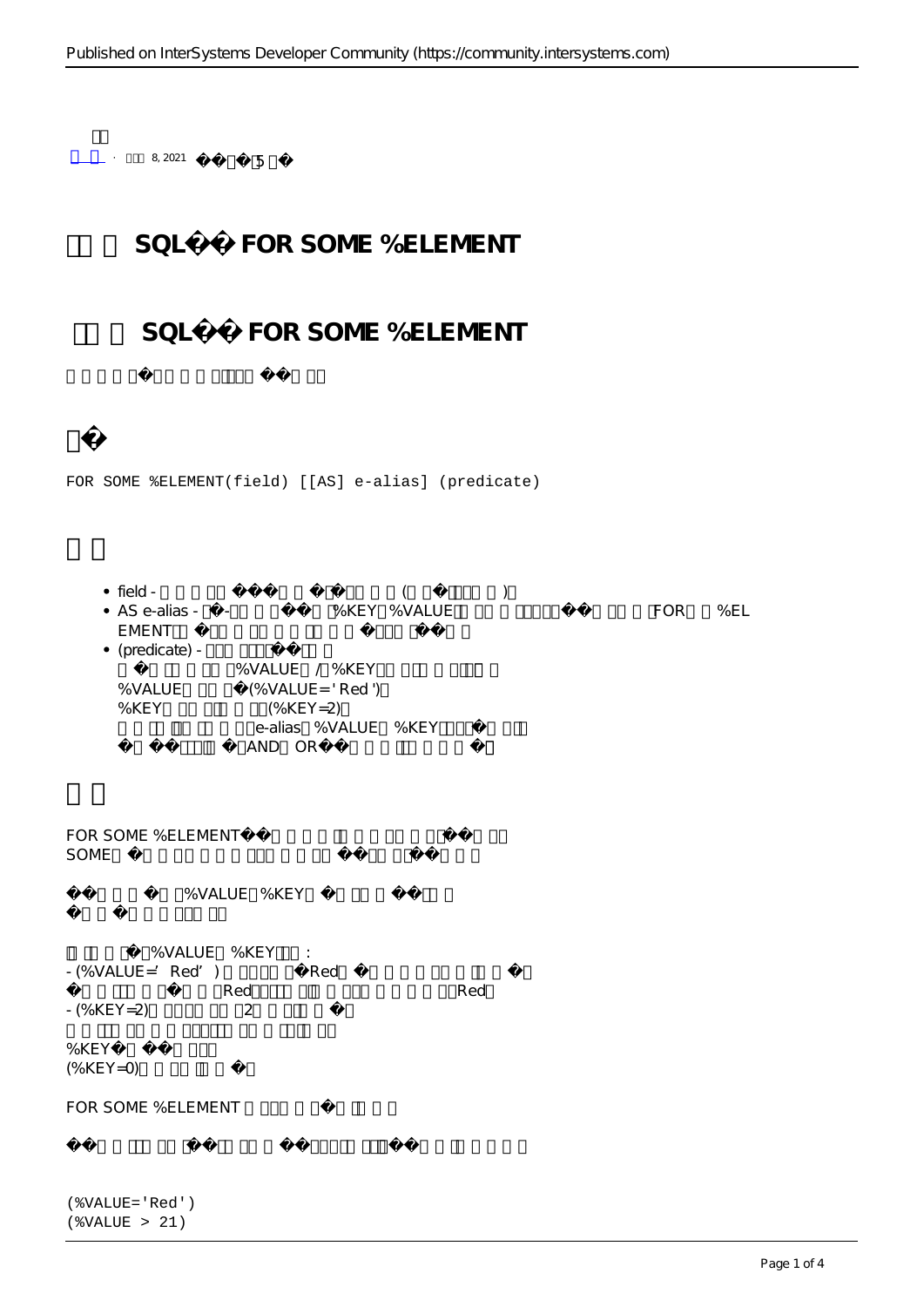(%VALUE %STARTSWITH 'R') (%VALUE [ 'e') (%VALUE IN ('Red','Blue') (%VALUE IS NOT NULL) (%KEY=3) (%KEY > 1) (%KEY IS NOT NULL) 注意:当在运行时提供谓词值时(使用? :var %STARTSWITH 'abc' AND OR NOT **IRIS** AND %VALUE %KEY For SOME %ELEMENT Red Green Red Green Black Red Green Yellow Red Green Black Yellow Black Yellow - (%VALUE='Red') Red: Red Red Green Black Red Red Yellow Green - (%VALUE='Red' OR %VALUE='Green') (Computer of the control of the control of the control of the control of the control of the control of the control of the control of the control of the control of the control of the control of the control o Black Red, Green Yellow Red, Green Black。 (%VALUE IN('Red' 'Green')) - (%VALUE='Red' AND %VALUE='Green')不匹配字段值,因为它同时匹配Red和Green的每个元素,并且没有元素 Red Green Red Green - (%VALUE='Red' AND %KEY=2) Red Green, Black Red, Green Yellow Red. - (%value='Red' %key=2) Red, Red Green, Black Red, Green Yellow Red, Green Black, Black Yellow. FOR SOME %FIFMENT 受以下限制: HAVING FOR SOME %FI FMENT FOR SOME %ELEMENT JOIN OR FOR SOME %FIFMFNT 例如: WHERE FOR SOME %ELEMENT(t1.FavoriteColors) (%VALUE='purple') OR t2.Age < 65  $SQL$ FOR SOME %ELEMENT **Collection Index** FOR SOME %ELEMENT KEYS FIFMENTS IRIS 如果定义了以下集合索引:

INDEX fcIDX1 ON FavoriteColors(ELEMENTS);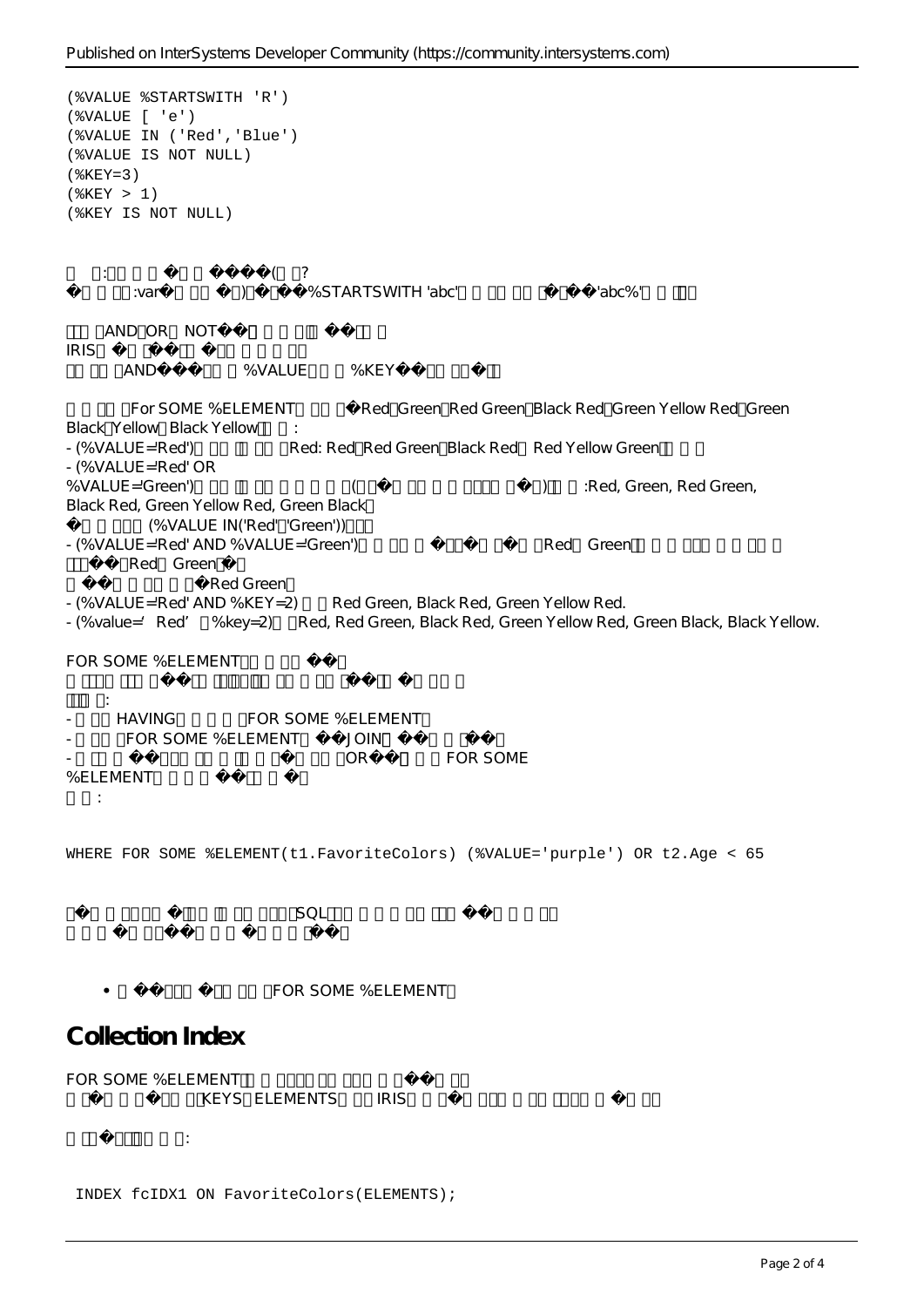下面的查询使用了这个索引:

SELECT Name,FavoriteColors FROM Sample.Person WHERE FOR SOME %ELEMENT(FavoriteColors) (%VALUE='Red') 如果定义了以下集合索引: INDEX fcIDX2 ON FavoriteColors(KEYS) [ Type = bitmap ]; 下面的查询使用了这个索引: SELECT Name,FavoriteColors FROM Sample.Person WHERE FOR SOME %ELEMENT(FavoriteColors) (%KEY=2) 下面的示例使用FOR SOME %ELEMENT返回FavoriteColors列表中包含元素'Red'的那些行: SELECT Name,FavoriteColors FROM Sample.Person WHERE FOR SOME %ELEMENT(FavoriteColors) (%VALUE='Red')  $%VALUE$  In 这个例子返回FavoriteColors列表中包含元素'Red'或元素'Blue'(或两者都包含)的那些行: SELECT Name,FavoriteColors FROM Sample.Person WHERE FOR SOME %ELEMENT(FavoriteColors) (%VALUE IN ('Red','Blue')) Contains ([) FavoriteColors T'l'e' (contains) "Blue" "Yellow" "Purple": SELECT Name,FavoriteColors AS Preferences FROM Sample.Person WHERE FOR SOME %ELEMENT(FavoriteColors) AS fc (fc.%VALUE [ 'l' AND fc.%VALUE [ 'e') SQL %KEY FavoriteColors

 $%$  Execute()  $%$ KEY=1 FavoriteColors %Execute() %KEY=2 favoritecolor :

ClassMethod ForSomeElement() {